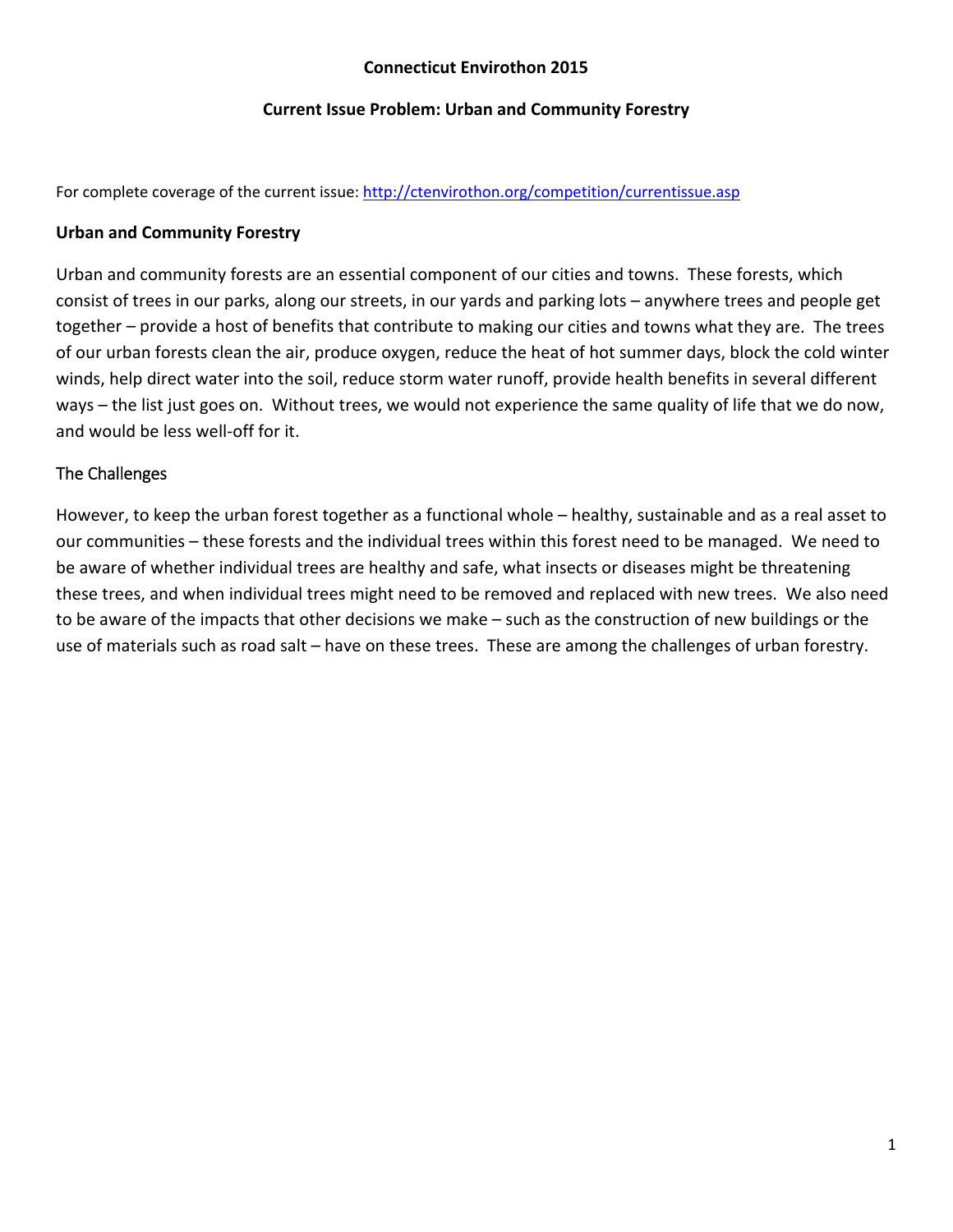# The Assignment:

Your school's Board of Education has come to your Envirothon team for help. They've asked you to develop an Urban Forest Management Plan for a piece of property that is currently being used by the community for a variety of activities. The main goal of the management plan is to maintain a healthy urban forest that provides a range of benefits for the public while also allowing for other uses of the property.

Listed below are the required elements of the project. For a more detailed explanation of each step and guided brainstorming questions, see the **STEPS FOR SUCCESS**.

# **Required Elements:**

- 1. Choose a parcel of land in your town to use as the project site.
- 2. Prepare an urban forest management plan.
	- a. Complete an inventory of 10‐15 trees
	- b. Discuss the benefits of the trees present
	- c. Discuss any changes you want to make planting new trees, maintenance, etc.
	- d. Discuss how the site's topographic features and the dominant soil types may influence the management plan
- 3. Develop specific management goals for your site choose three of the six listed goals and discuss how you propose to manage your site to meet those goals. The six goals are a) Wildlife habitat, b) Biodiversity, c) Water Quality, d) Air Quality, e) Forest Health, and f) Community Benefits.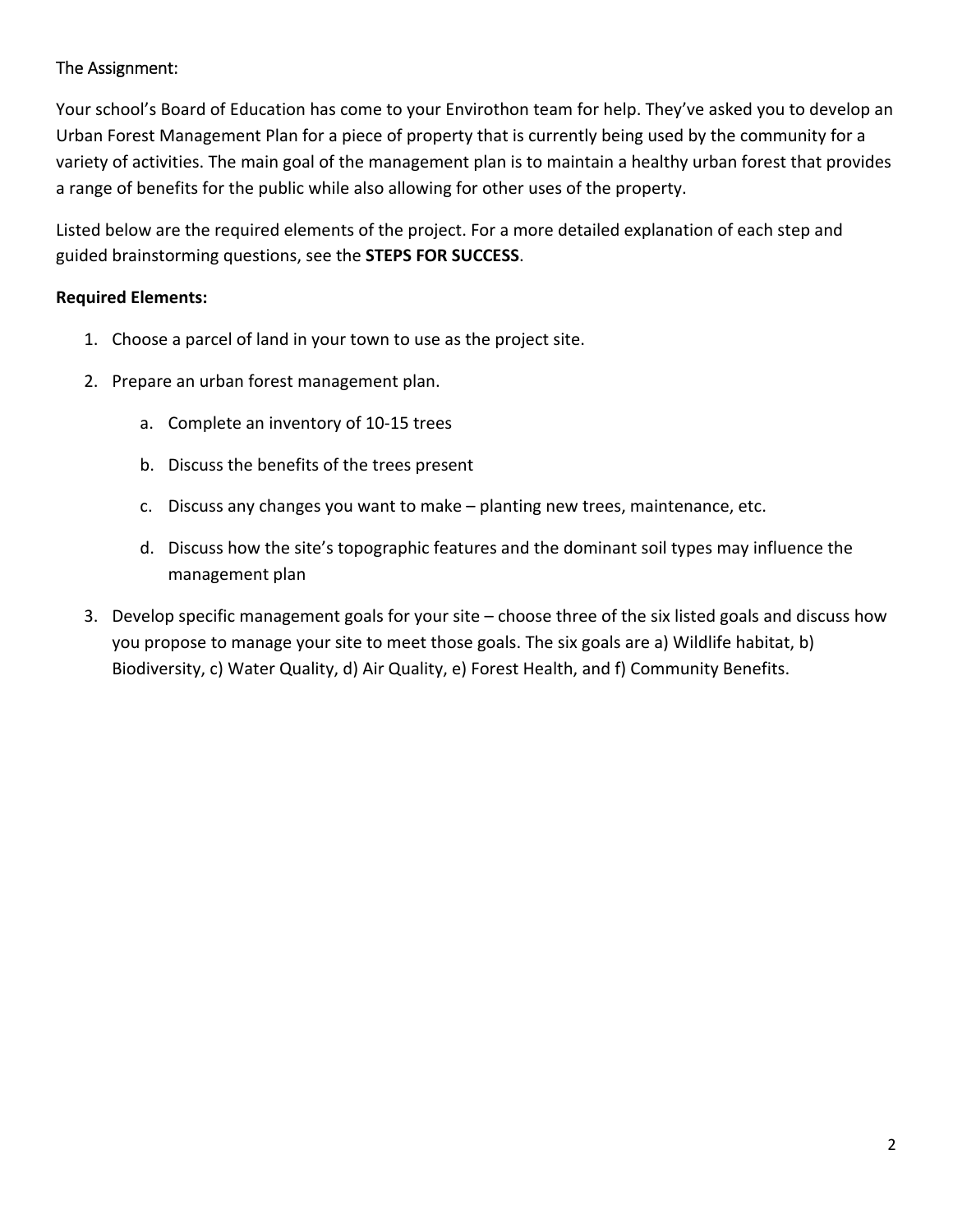#### **STEPS FOR SUCCESS:**

1. **Locate a parcel of land** of at least one acre in your town to use as the project site. Choose your school campus or a wooded section in a town park.1 Use **i‐Tree Canopy** to determine the percentage of canopy cover, as well as area covered by lawn, gardens, water, buildings, and impervious surfaces, like a parking lot. See the attachment *Instructions for using i‐Tree Canopy* for a step‐by‐step guide. Also, identify areas, if any, as potential tree planting sites.

Using the results from step 1, create an attractive table using **Microsoft Excel** showing the ecosystem benefits that currently exist on your site.

#### 2. **Prepare an Urban Forest Management Plan**:

A. **Inventory & Analysis**: In order to develop a plan and make recommendations, each team must conduct an urban tree inventory and analysis. Start by scheduling a field visit to your site. Take a quick walk around before you conduct the inventory. What do you like about the property? Not like? Quickly jot down some initial thoughts on what you consider to be the key features as well as the major current uses. As you work through your site, consider other issues such as i) wildlife habitat, ii) biodiversity, iii) water quality, iv) air quality, v) forest health, and vi) and community uses (recreational use, social benefits, and educational opportunities). Then, choose a minimum of **10-15** trees that best represent the different types of trees on the property.<sup>2</sup> Use the attached *Inventory Template* **Excel sheet** to collect the data. (See directions below). The data you collect from the inventory will be used to create the Urban Forest Management Plan.

At this point, stop and think about what you would recommend for this property. Are the trees healthy? Could more trees be planted? Should more trees planted? If so, what type of trees, and where? What are the other uses for this property? Do the trees interfere with these other uses? If so, what might you change?

Determine the items you wish to focus on in the Management Plan you will be creating. At this point, do you need to take additional field data? For example, if you have decided that you might like to plant trees, are the areas you would like to plant, compatible with the trees that you would like to plant. If you see a conflict in the way the property is being used (for instance, a parking lot too close to a stream), what changes might you propose?

 $1$  No not use the actual name of your school or park. Create a fictitious name, such as Anytown or something else, for the presentation.

 $^2$  Depending upon your site, you may record only one species, like red maple. Simply record a general sample of the sizes, species, and condition of trees on your site. The results from this sample size will not be statistically significant, but merely represent a snapshot of the work involved in conducting a tree inventory.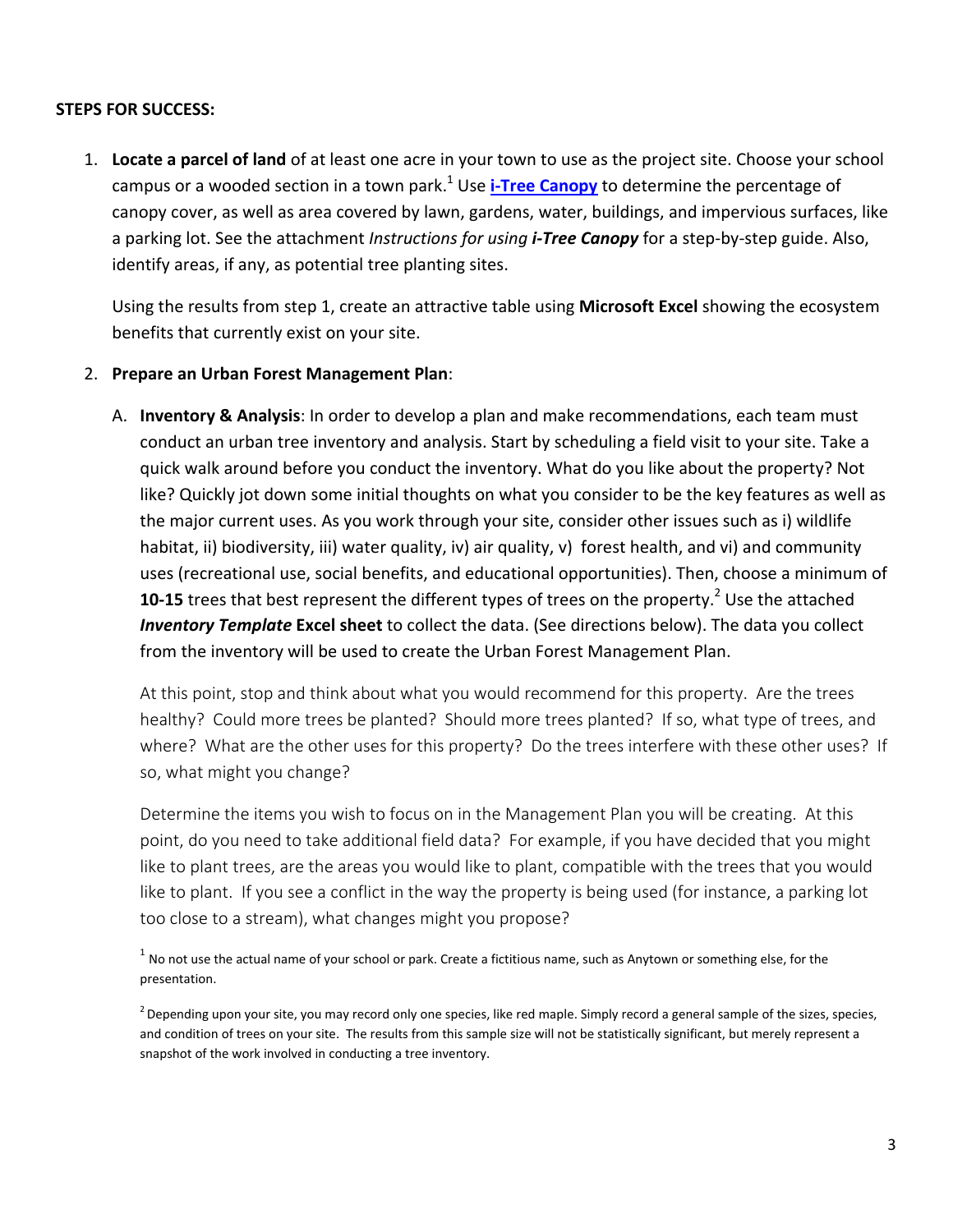B. Back in the Classroom: Using your inventory, create a chart in **Microsoft Excel** showing the species composition of your urban forest. Include descriptions of the overall diversity in terms of species, size, health, and benefits of the trees (use i‐Tree Design), based on your data and observations.

Use Google Earth to create a map of the property (it might be better without the image). Identify areas in which you would like to plant new trees. Check out the Native Plant Database to help you choose the best plant for the site. Note other features that you observed in the field, such as important wildlife habitat or important water features, and include them on the map. Be sure all buildings, parking lots, sidewalks, paths and wooded areas are on the map as well.

- C. **Topographic Map:** Identify the project site on a topographic map. Find your site by visiting the University of Connecticut's topographic map directory and type in the address. Click on the quadrangle to download the topographic map that best matches your site. What information does the topographic map provide?
- D. **Soils Map:** Determine the different soil types on the property. What is the dominant soil type? What are the characteristics of this soil type? Do you think this soil type would limit your management goals in any way? How many acres is your property?

*Directions: go to USDA Natural Resources Conservation Services Web Soil Survey site: http://websoilsurvey.sc.egov.usda.gov/App/HomePage.htm. Click on the big green WSS button;* go to the column on the left under the heading **Quick Navigation** and click on **Address**. Type in *your address and choose the best match in the pop‐up window. Click on the Area of Interest* (AOI) by polygon button to create a polygon around the property. Drag the mouse for the first *boundary line, click once to stop, and then continue this method until you've captured your property. Click twice to close the polygon. Wait for the program to create a light blue border around your property. You are now ready to create a soils report. Go to the tab labeled Shopping Cart (free) and create a soils report for your forest.*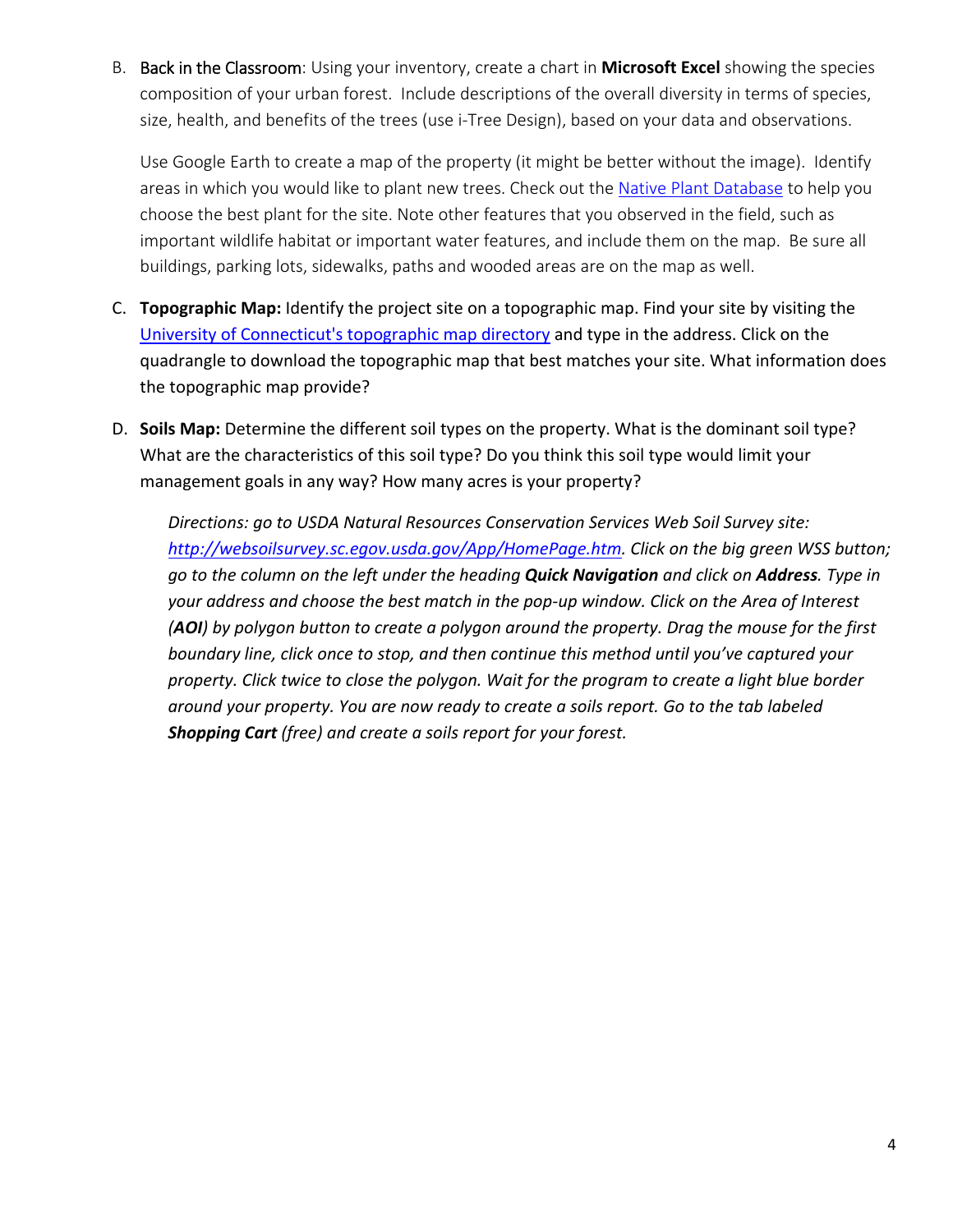- 3. **Specific Management Goals:** Now that the basic inventory is complete, choose **three** of the following **six** topics as the main goals for your property.
	- a. Wildlife habitat What kind of wildlife is present on the site? What about quality of habitat? Mention two ways you could enhance the wildlife habitat on the property. How could you improve the experience for the recreational user? To begin, review the *Schoolyard Habitat How‐to Guide* from the National Wildlife Federation in your attachments folder.
	- b. Biodiversity– In order to promote biodiversity, no more than 10% of one kind of tree species should be present on your property. If more than 10% of one kind of tree exists, what changes could you make in a planting strategy to build a more diversified population? Why is this important?
	- c. **Water Quality** ‐ Identify any water features, such as a pond, stream, wetland, or watercourse**.** Use the topographic map to determine the direction of stream flow. Are the water features protected by a vegetative buffer such as native, understory shrubs? Vegetative cover can control soil erosion and protect water quality. Or does lawn grow to the edge of the water feature?

What path does stormwater take on the property? Use **i‐Tree Design** to estimate the percentage of lawn or forest to that of impervious surfaces, like a parking lot or sidewalk. Stormwater runoff is a significant source of pollution. Come up with a few simple ways to modify the design of your urban forest site to reduce the storm water runoff. Using vegetation, soils, and landscape elements to manage storm water is referred to as green infrastructure. See the US Environmental Protection Agency's website for some ideas: What is green infrastructure?

- d. **Air Quality** Use **i‐Tree Canopy** to determine how the existing urban forest affects the air quality in your community. Using **i‐Tree Design**, determine the benefits of the new trees you are recommending for planting. Do you think there is a direct correlation between forest health and community health? Provide a few examples to support your claim.
- e. Forest Health A forest community is a dynamic system consisting of biotic and abiotic interactions. A healthy forest can sustain itself in the advent of intermittent attacks from pests and diseases. Go back to your forest inventory. How many trees did you label as being in fair or poor health? What do you think could be causing the stress? Did you notice any non‐native plant species during the inventory? Japanese barberry, winged euonymus, Oriental bittersweet, and multiflora rose are four of the most common invasive plants found in suburban and fragmented forests. Learn more about how invasive plants affect wild bird populations: http://www.nrs.fs.fed.us/disturbance/invasive\_species/nonnative\_plants\_birds/ Is the white ash tree (*Fraxinus americana*) part of your species mix? Name the invasive pest decimating this tree and causing serious management concerns. Refer to the *Connecticut*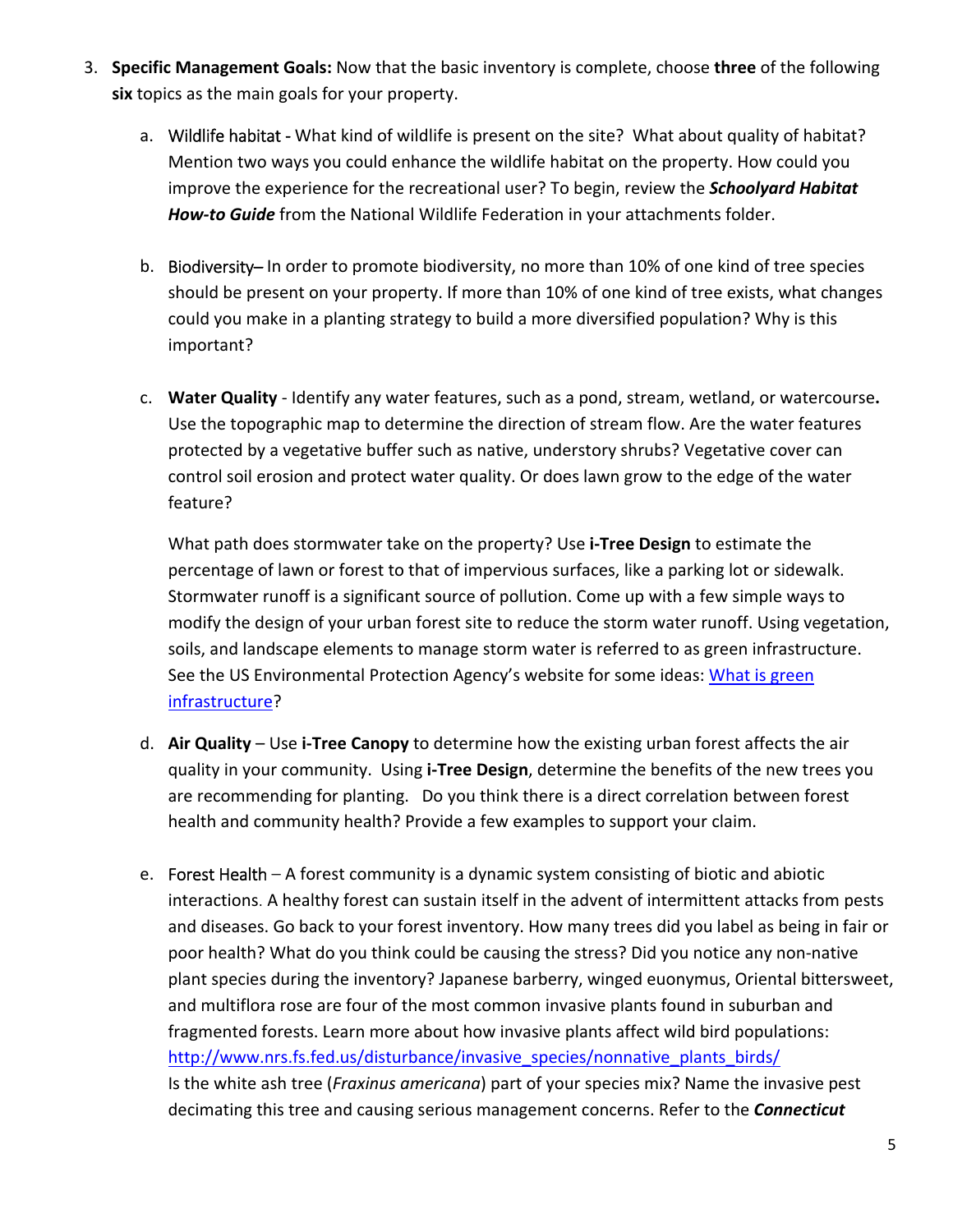*Forest Health Highlights* **and** *Hartford's Urban Forest‐the Challenge* to help you identify the health concerns in your forest. Is there one that stands out? List three steps your team could take towards solving this problem.

f. Community **Benefits ‐** Imagine that the panel of judges consists of members of the community – council members, elected officials, average citizens. How will you manage the different needs and pressures such as economics, safety, recreation, and environmental health? Include the economic, social, recreational, and environmental benefits of your urban forest in your presentation. Use **i‐Tree Canopy** to determine the ecosystem services. Research the costs associated with basic tree care and maintenance. Find a local arborist (see references) who could provide some cost data on your priority trees. How could the answers from the ecosystem services inquiry help your team secure more funding to get the job done? Which individuals, citizen groups, government agencies should be involved in finalizing your plan? How would you educate the public about the benefits your urban forest provides to the community?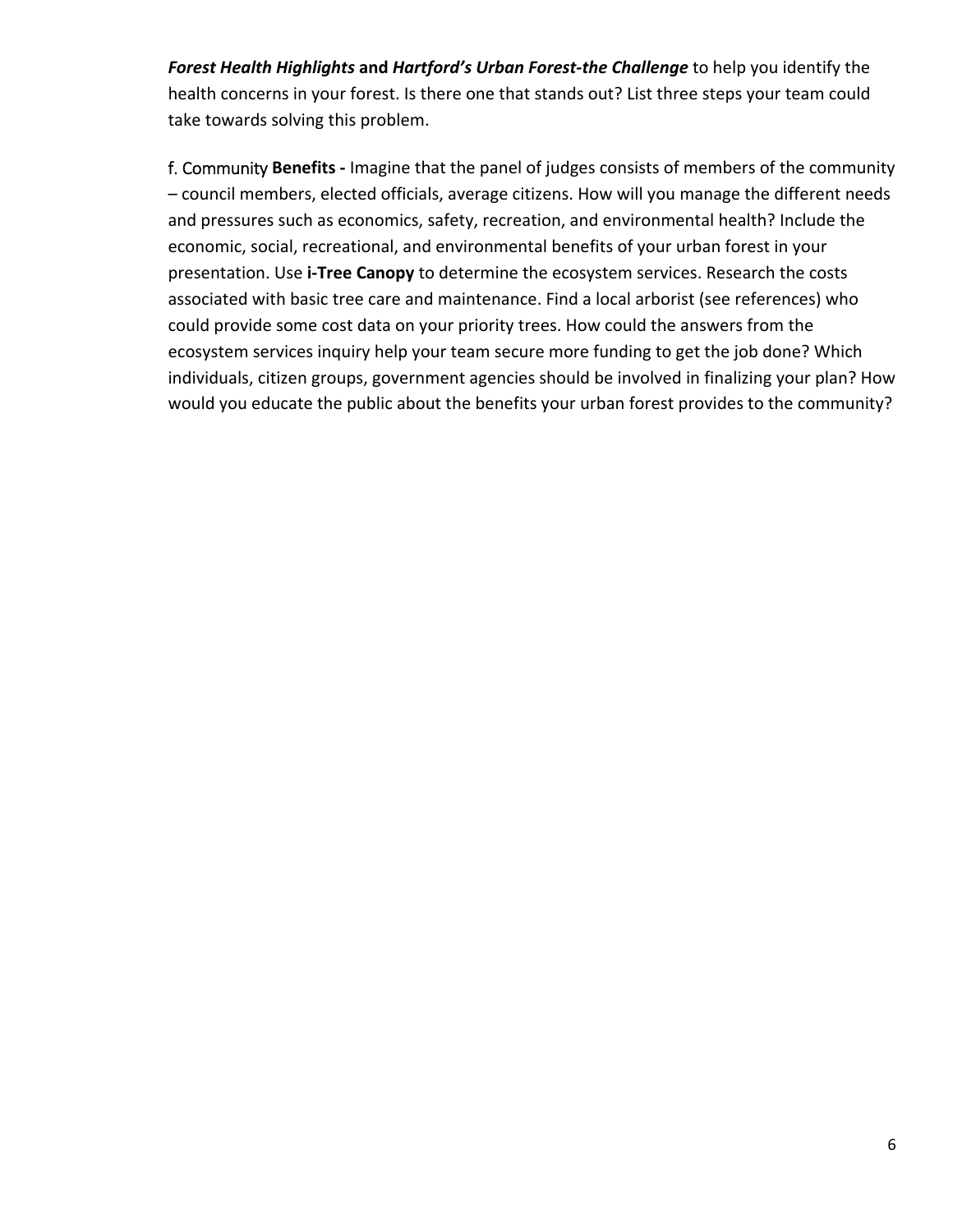## Attachments

A Guide: Developing a street and park tree management plan Inventory template Excel spreadsheet (ignore the trees/mile column) Inventory template instructions Urban tree inventory example Hartford's Urban Forest CT Forest Health Highlights Schoolyard wildlife habitat how‐to guide Instructions for i Tree Canopy and design Instructions for i Tree Design

#### References

CT Department of Energy and Environmental Protection: Connecticut Urban Forestry Program

USDA Forest Service Urban and Community Forestry Web Page

USDA Forest Service Northeast Center for Urban & Community Forestry Web Site

Connecticut Urban Forest Council

What is Green Infrastructure?

The International Society of Arborists (ISA) provides a list of certified arborist by state: http://www.isaarbor.com/findanarborist/arboristsearch.aspx.

Hartford's Urban Forest

Nowak, David J. and John F. Dwyer. *Understanding the Benefits and Costs of Urban Forest Ecosystems*. USDA Forest Service, Northeastern Research Station. Netherlands: Springer. 2007